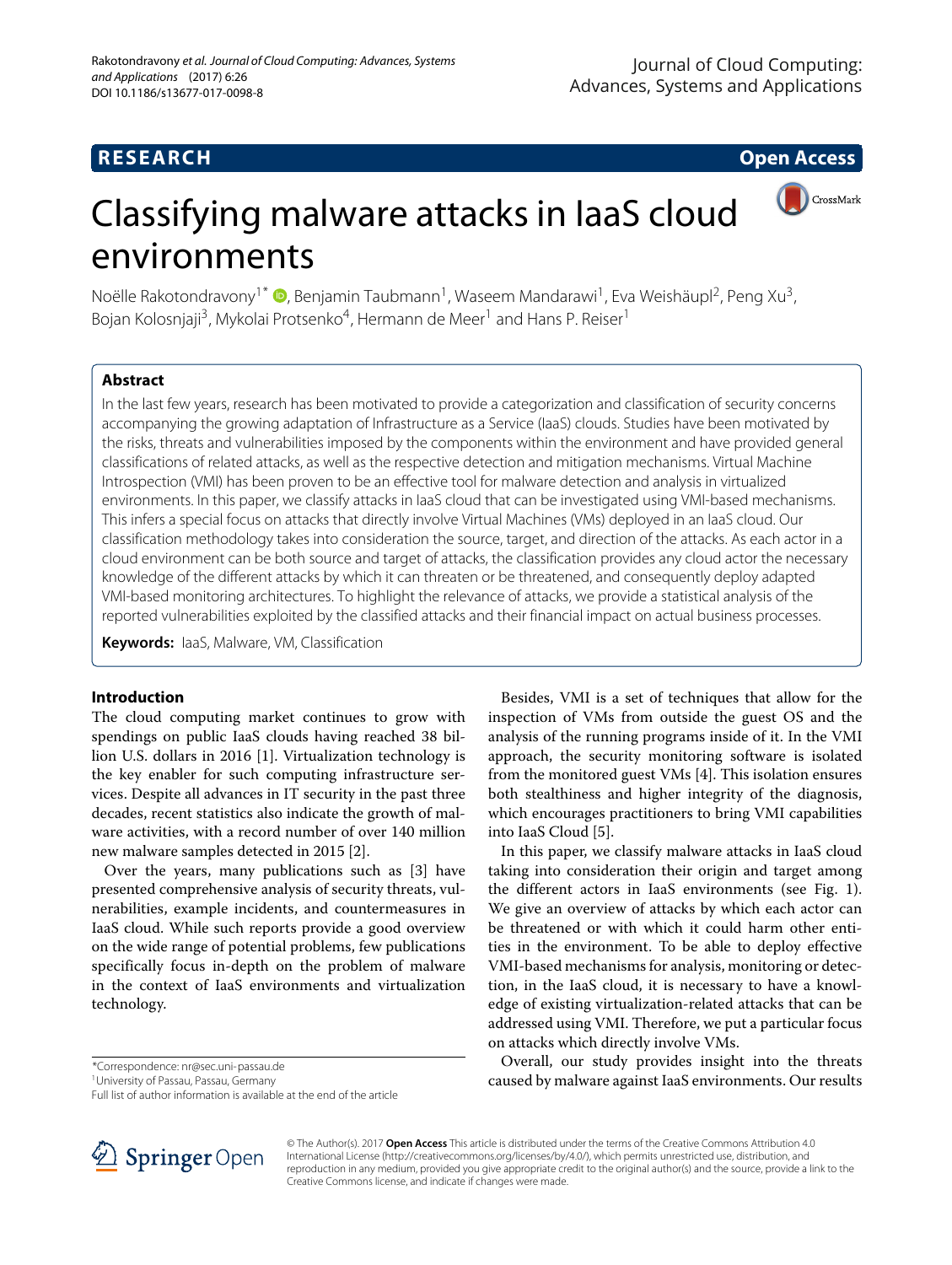

<span id="page-1-0"></span>can be used for targeting future research to develop and enhance Security-as-a-Service offerings in public cloud environments, and to raise awareness to any party willing to get involved in a cloud scenario and use VMI-based approaches as its security mechanisms against the different existing attacks and threats. The paper is structured as follows. Section ["Related work"](#page-1-1) discusses related work on classifying security issues, vulnerabilities, or attacks in virtualized environments. We present our classification methods in ["Threat model"](#page-2-0) section and detail each class in ["Attacks outside of VM"](#page-3-0), ["VM as target of attacks"](#page-4-0) and "VM as attack source" section. ["Evaluation"](#page-7-0) section presents our findings regarding the practical relevance of the identified categories and the analysis of the focus of related work. ["Conclusion"](#page-9-0) section summarizes our work.

## <span id="page-1-1"></span>**Related work**

In literature, several surveys and classifications of cloud computing security issues have been presented. They include discussions from experts on the most significant threats in industrial practices [\[6\]](#page-10-5) and from academic researchers on the risks and threats related to privacy, confidentiality, integrity, availability and accountability that the nature of the cloud service models poses [\[7,](#page-10-6) [8\]](#page-10-7).

Diogo et al. [\[9\]](#page-10-8) discuss the service delivery models (IaaS, Software as a Service (SaaS), Platform as a Service (PaaS)) of the cloud and the deployment models (public, private, hybrid, community, virtual private cloud). They also discuss the features that cloud computing offers but which may introduce security vulnerabilities. These are the virtualization capabilities, the multi-tenancy nature of the cloud, the trust and the standardization. Alongside the state-of-the-art of security issues in the cloud, the authors also propose a taxonomy of attacks, threats and vulnerabilities of relevant cloud components: software, storage and computing, virtualization, Internet and services, network, access, trust, and compliance and legality.

Huang et al. [\[10\]](#page-10-9) survey the security issues in public IaaS clouds. The authors present a comparison between the perspectives of industry and academia, and demonstrate

how industry deals with threats in IaaS cloud and how researches consider solutions related to IaaS computing and storage. The authors classify attacks based on two relevant security threats which they have identified: threats from a malicious cloud service provider, and from the clients.

Modi et al. [\[11\]](#page-10-10) outline several vulnerabilities that are relevant to cloud environments, such as those concerning virtualization, Internet protocols, or unauthorized access to the management interface. They also discuss the potential effects of their exploitation. Furthermore, the threats are discussed according to affected cloud services and possible solutions. The corresponding attack types which jeopardize the confidentiality, integrity, and availability of cloud resources, are listed together with their effects and mitigation solutions. Finally, the discussed security issues are classified with respect to the different levels in the cloud infrastructure that they affect.

Khalil et al. [\[12\]](#page-10-11) identify 28 security issues arising in cloud computing environments and group those into five categories: security standards, network, access control, cloud infrastructure, and data. Correspondingly, nine known attack groups have been defined, such as Denialof-Service (DoS), cloud malware injection, and cross-VM side channels. The countermeasures to the presented attacks have been discussed and evaluated. Additionally, the authors provide an overview of the previous research in the field of cloud computing security.

Ardagna et al. [\[13\]](#page-10-12) present a wide overview and classification of 306 scientific publications addressing vulnerabilities, threats, attacks in clouds and corresponding solutions, classified in different levels: application, tenanton-tenant, and provider-on-tenant/tenant-on-provider. Their classification considered security properties: confidentiality, integrity, availability, authenticity, and privacy. Beyond the discussion of security issues, the authors also define security assurance as a broader term embracing methodologies for collecting and validating evidences that support security properties. The security assurance techniques considered in surveyed publications have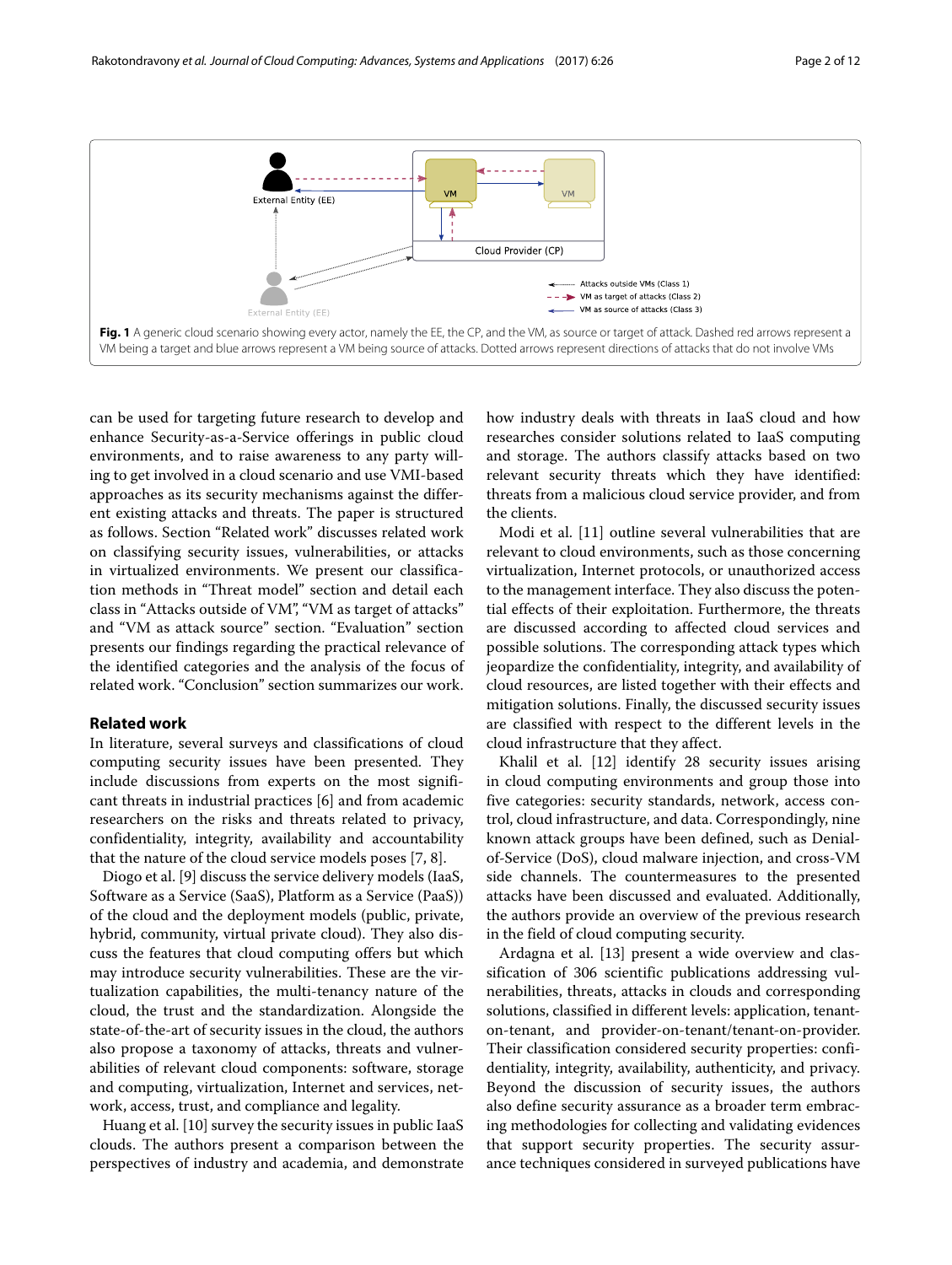been classified into testing, monitoring, certification, audit/compliance, and Service Level Agreement (SLA).

Each work that deals with the study of malware and attacks in the cloud also provides recommendations for future research topics including and the design of security solutions, that are mostly based on traditional deployments such as in-guest Intrusion Detection System (IDS), in which the security monitoring agent runs on the component to be monitored. One disadvantage of inguest deployment is that if the host operating system is tampered (e.g. with rootkit), the monitoring software becomes vulnerable and, therefore, it might not reliably return correct diagnosis.

Garfinkel et al. [\[4\]](#page-10-3) introduce the VMI-based intrusion detection architecture in which the monitoring agent is pulled outside the monitored VM. The VMI IDS analyzes machine states and events through the Virtual Machine Monitor (VMM) interface. It leverages the isolation, inspection, and interposition properties of the VMM. Isolation protects the VMI IDS from being tampered even if the monitored VM is corrupted. Inspection and interposition properties give the VMI IDS the capabilities to inspect all states of hosted VMs and notify the user about any change or suspicious behavior. Advantages of VMI IDS are better integrity of the diagnosis compared to in-guest mechanisms and stealthiness of the monitoring system as the introspection can be performed without the introspected VM being aware of it.

The Garfinkel et al. work has been followed by various attempts to bring VMI to the IaaS cloud environments. Baek et al. [\[14\]](#page-10-13) have developed CloudVMI which aims at bringing VMI functionality to cloud users. CloudVMI virtualizes the VMI interface by wrapping the Remote Procedure Calls (RPCs) of the introspection library LibVMI1. Zach et al. [\[15\]](#page-10-14) have extended the Application Programming Interface (API) of the cloud management system functions to analyze running VMs. LiveCloudInspector provides users functionalities such as taking main memory snapshots and executing volatility scripts to inspect their VMs.

In summary, the related works analyze the different possible malware attacks that might target an IaaS cloud and provide the different mitigation methodologies that can be adopted. In our work, we classify malware attacks in IaaS clouds based on the attack direction, i.e. the origin or target of the attacks. Moreover, we take into consideration the promising advantages of VMI-based security monitoring mechanisms. Therefore, we focus on attacks which directly involve VMs as a source or target. This direction-based classification allows different actors in a cloud scenario to assess the different malware attacks by which they could be threatened or might threaten other actors in the cloud, and consequently design the adequate VMI-based detection and mitigation mechanisms.

#### <span id="page-2-0"></span>**Threat model**

We define a generic IaaS *cloud scenario* as the set of the following three distinct actors:

- Cloud provider (CP): hosts the hardware and infrastructure, to which it has a physical access. Provider's tasks include the VMs deployment and system maintenance.
- External entity (EE): can be a customer or non-customer<sup>2</sup>. A cloud customer or tenant rents, uses, and manages the VMs allocated by the cloud provider according to the contracted terms of a service agreement.
- Virtual machine (VM): is instantiated at the provider side upon request from a registered external entity. The conditions of VMs deployment follow a contracted agreement between a cloud provider and a customer. The VMs host the customer's services, and applications.

Several reasons put the VMs under the focus of our analysis and classification:

- In the IaaS cloud model, the known reasons behind the adoption and migration to the cloud by the users include mainly the unlimited and on-demand computational capabilities of VMs.
- Moreover, VMs host user's application ranging from daily calculation software to critical services. This makes the VMs critical components in this service model. The security of VMs has been addressed by many research works in virtualization, by leveraging traditional monitoring mechanisms at network, application, system and hardware level.
- The use of VMI-based mechanisms for security monitoring of VMs is an emerging and promising approach that has motivated research works in finding adequate heuristics that best fit users' needs and bringing its capabilities as a service in IaaS Cloud. With leveraged access control, the security monitoring of VMs can benefit from the advantages of the VMI-based techniques such as isolation and stealthiness of the monitoring agent [\[5\]](#page-10-4).

Figure [1](#page-1-0) sketches our classification and the interaction between entities in our classification. Our analysis aims at providing the necessary knowledge about attacks and threats surrounding each actor in a generic cloud scenario. To support future research in designing adequate VMI-based architectures, attacks that can be investigated using VMI-based mechanisms, therefore directly involving VMs, are specially covered. As Fig. [1](#page-1-0) shows, the class of attacks between an external entity and the cloud provider (dashed line) does not involve VMs.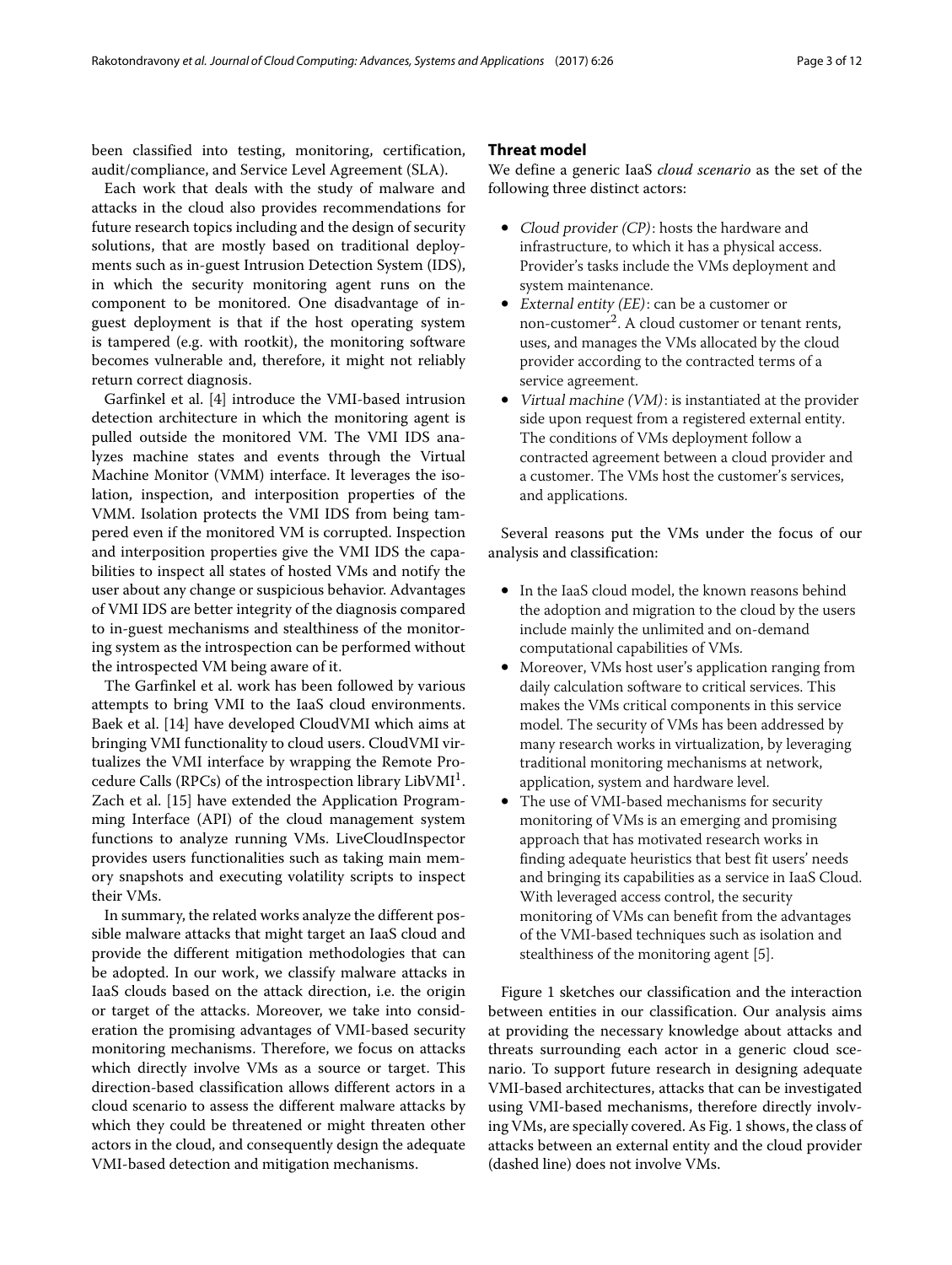#### <span id="page-3-2"></span>**Attack classes**

We distinguish the following classes of attacks:

- Class 1: attacks in which the malicious activities take place outside VMs.
- Class 2: attacks targeting a VM. These are attacks that let the attacker gain control over a VM or bring a malicious VM into the environment.
- Class 3: attacks originating from a VM, carried out by malware running in a VM.

We detail each class of attacks in the following sections and provide the relevant categories and taxonomy. In a general consideration, attacks from and to *external entity* apply to both client and non-client of the cloud, unless mentioned when distinction is necessary. Each analysis is summarized in a table with the attacks' source in the vertical dimension and target in the horizontal dimension.

#### <span id="page-3-3"></span>**Attacks outside of VM**

<span id="page-3-0"></span>In this category, we include malicious activities that neither originate from a VM nor aim at infecting a VM with malware. A unique characteristic of attacks in this category is the impossibility to detect them with mechanisms that externally monitor VMs.

#### **EE as source of attacks**

In this subsection, we consider different attacks originating from malicious external entities and targeting cloud users or the cloud provider. We distinguish between malicious cloud customers and non-customers. In fact, certain attacks can be only realized when the attacker has access to services or resources only available to registered clients.

**From EE cloud customers.** By overusing its allocated resources, a customer can degrade the service quality of other clients in the same cloud sector and eventually prevent others from accessing their critical resources [\[16\]](#page-10-15). A reported case describes a malicious customer creating forwarding loops inside one Content Delivery Network(CDN) or across multiple CDNs [\[17\]](#page-10-16). Such forwarding loops caused one request to be processed repeatedly or even indefinitely, resulting in undesired resource consumption and potential DoS attacks.

**From EE customers or non-customers.** The Cloud Security Alliance (CSA) has listed the 12 cloud computing top threats of 2016 [\[18\]](#page-10-17) to support cloud customers and providers in building their defenses methodologies. According to the report, traditional access and management of the computation infrastructures through dedicated APIs, or software and the usage of registered accounts are attractive for attackers. Users' accounts are targets of phishing, fraud, and credential theft attacks. Additionally, software vulnerabilities and API misconfiguration can also be exploited by attackers. These give enough power to control a user's virtual infrastructure, lead further activities at the user's expense, or expose cloud user's data at risk [\[16,](#page-10-15) [19\]](#page-10-18). Social engineering also need to be properly handled as it helps attackers collect valuable information from users or trigger them into manipulating their cloud services by providing a false alarming information.

Attacks targeting the cloud provider do not directly (or not necessarily) harm the VMs, but first tamper with the functionality of the cloud management system. Design flaws in the management stack can help an external attacker to infer information about the virtualized environment, execute unauthorized arbitrary commands at the cloud management, or perform a DoS attack, for instance when exploiting vulnerabilities such as described in CVE-2015-18423 Fig. [2.](#page-3-1)

#### **CP as source of attacks**

In this subsection, we consider attacks originating from the cloud provider and targeting cloud users or the cloud provider.

<span id="page-3-1"></span>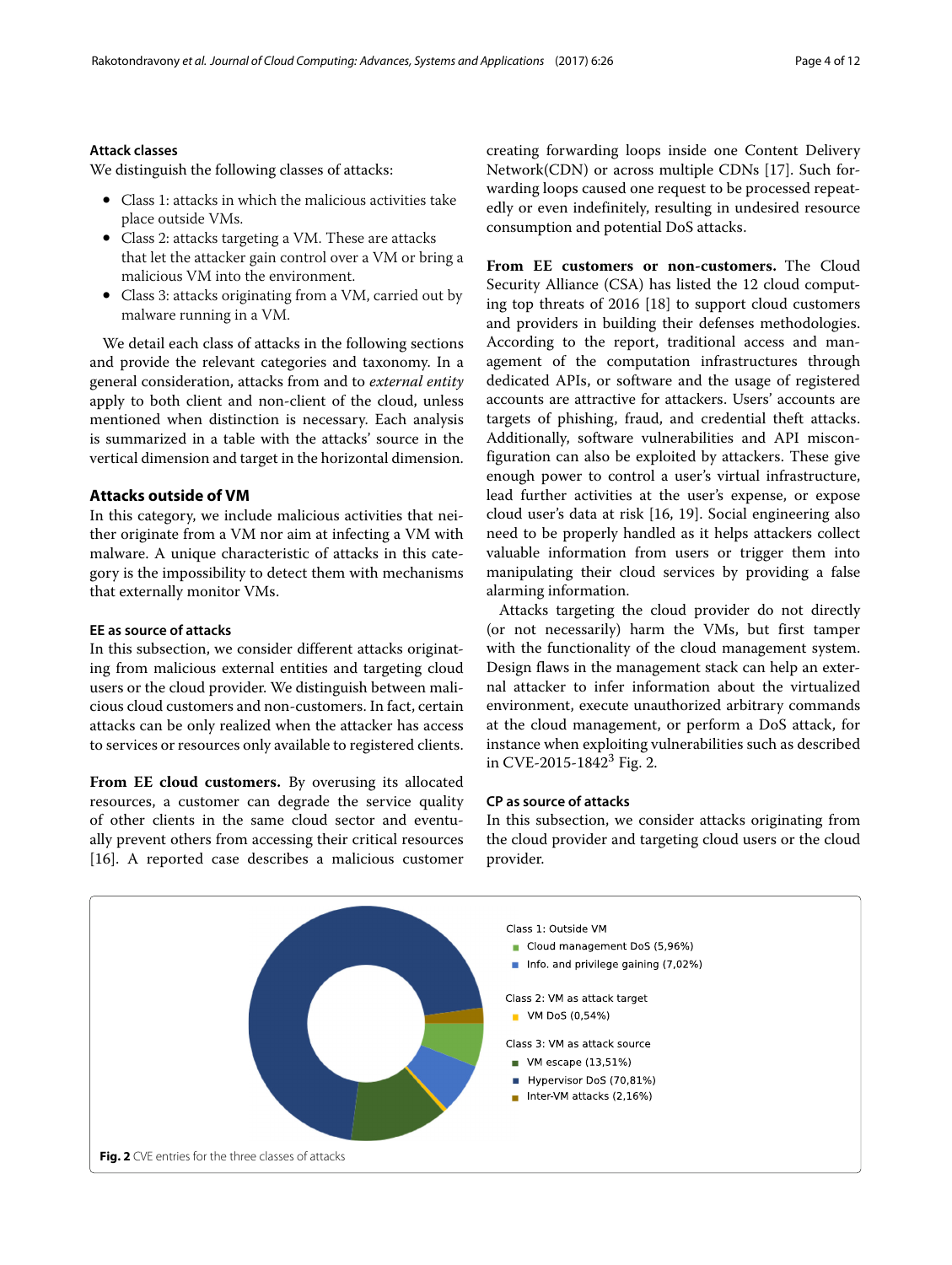The cloud customers and provider can also be target of malicious activities or misbehavior from certain employees also called *malicious insiders*. The The Computer Emergency Response Team (CERT) defines a malicious insider as *"a (former) employee, contractor or business partner who has or had authorized access to an organization's network system or data and intentionally exceeded or misused that access in a manner that negatively affected the confidentiality, integrity, or availability of the organization's information or information systems"* [\[20\]](#page-10-19). According to [\[16\]](#page-10-15), in 2014, 8% of reported cases of data breaches, data theft and illegitimate modification in public clouds were the results of insider theft conducted by malicious administrators who could directly access to customer's data. Even if the cloud services feature data encryption, malicious insiders still can access the private keys when they are stored on provider's storage components [\[20\]](#page-10-19).

Additional harm by malicious insider includes tarnishing the company's reputation [\[18\]](#page-10-17) that is considerably dependent on its public image, the clients' satisfaction on the delivered services, costs and security aspects [\[21\]](#page-10-20).

A summary of the class of attacks that take place outside the VMs is given in Table [1.](#page-4-1) An external entity can be attacked by both customer and external adversary. Attacks that necessarily require the attackers to be a registered cloud customers are in **bold** font.

#### <span id="page-4-0"></span>**VM as target of attacks**

In this category, we discuss malware attacks that target VMs in a cloud environment. The malicious activities attempt to corrupt a VM (bringing malware in a VM as an objective of the attack) or morph it to behave maliciously towards its owner or environment (attack serving mainly

<span id="page-4-1"></span>**Table 1** Class 1: Attacks taking place outside of VMs, entries in bold require the adversary to be a registered cloud customer

| Source                       | Target                                |    |                                                |  |
|------------------------------|---------------------------------------|----|------------------------------------------------|--|
|                              | <b>External Entity</b>                | VM | Cloud Provider                                 |  |
| <b>Fxternal</b><br>adversary | Exploit of access<br>management fault |    | Exploit of cloud<br>management design<br>flaws |  |
|                              | Exploit of<br>misconfigured API       |    | Arbitrary code<br>execution                    |  |
|                              | Social engineering                    |    | DoS attacks                                    |  |
|                              | DoS attacks                           |    |                                                |  |
|                              | <b>Resource overuse</b>               |    |                                                |  |
|                              | Forwarding loop in<br>CDN(s)          |    |                                                |  |
| Virtual Machine              |                                       |    |                                                |  |
| Cloud Provider               | Data breach                           |    | Malicious insider                              |  |
|                              | Data theft                            |    |                                                |  |
|                              | Data modification                     |    |                                                |  |

as an intermediate stage to a more complex attack). In both cases, attacks in this class may originate from both external entities or from the cloud provider.

### **From external entities**

**Compromised repositories.** A repository is a service that allows users and provider to store the VM templates or images. These are prepackaged software containing the configurations files that are used to create VMs. Securing the VM repository is the responsibility of the provider while securing the VMs is that of the customer [\[22\]](#page-10-21). Injecting malware into a VM image repository is a way of bringing malicious VMs into the cloud. Infected VMs are intentionally uploaded to the repository by malicious users who upload images containing malware, or unintentionally by non-malicious users who upload misconfigured templates. In general, only registered customers have the rights to upload VM templates.

Repositories containing infected images are also called *bad repositories* [\[23\]](#page-10-22). They pose challenging issues to cloud users and providers. In fact, the sharing of images becomes a threat as anyone who retrieves them will initialize compromised VMs, introducing vulnerabilities to his infrastructure and eventually to the cloud environment.

<span id="page-4-2"></span>**Co-location.** In co-location attacks, an attacker aims at locating the host on which a target VM is deployed and placing his VM on the same host as the victim VM. Co-locations usually constitutes a prerequisite for other attacks such as cross-VM side-channel attacks. In general, an attacker might:

- exploit the weaknesses in VM placement algorithms and the lack of location privacy in cloud environments to gain and verify co-location. Using network-based methods, internal IP addresses assigned to instances can be mapped to availability zones and instance types, as described by the case-study for Amazon's Elastic Compute Cloud (EC2) [\[24\]](#page-10-23).
- profile the service provided by the target, such as en-/decryption. By observing cache usage patters, it becomes possible to verify co-location with a certainty of 50% in the worst case and up to 90% in the best case [\[25\]](#page-10-24).
- access a metered rack Power Distribution Unit (PDU) [\[26\]](#page-10-25), a common hardware in data centers to monitor the power consumption. Using Simple Network Management Protocol (SNMP) to access the PDU, the attacker can introduce varying load to the target VM to identify the server on which the target resides.

**Attacks on migrated VMs.** One of the main features of IaaS clouds is the live migration of VMs in which a running VM is moved to another server with the least possible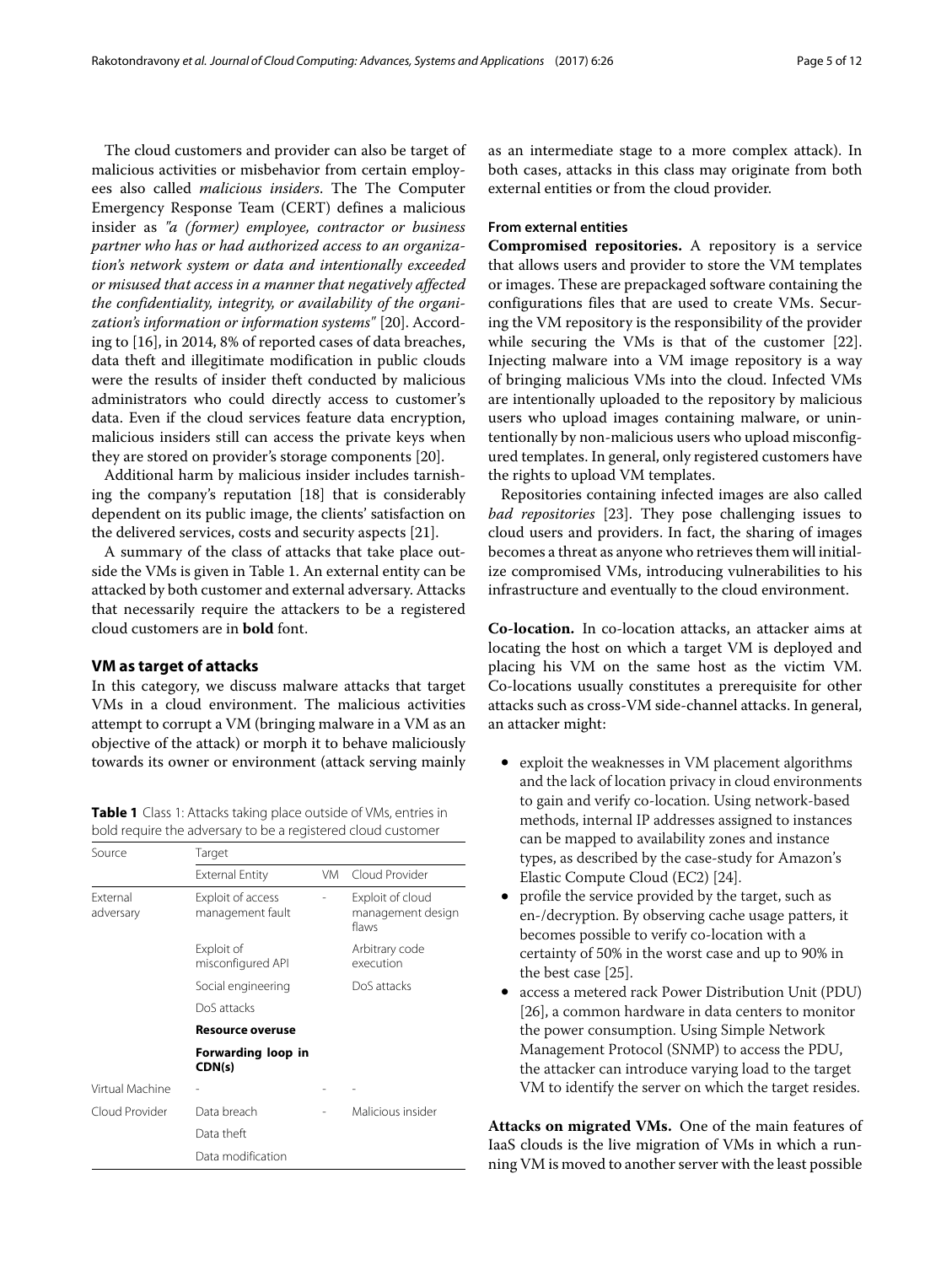interruption. Live migration improves the flexibility of the virtual environment and allows the provider to keep the VM running with the required performance when the original host is overloaded or has to be isolated for maintenance or because of an error or attack. Live migration can also be utilized for improving the operating costs (e.g. energy) by consolidating VM. The security challenges in the cloud are more serious when migration is used, in particular if migration is performed between different widely distributed data centers [\[27\]](#page-10-26). Two main threats are imposed by live migration: the exploitation of the migration itself (see Section ["Exploiting live migration"](#page-7-1)), and attacks on the customer VMs during migration. In the second threat, the migrated VMs might face different attacks such as man-in-the-middle, DoS and stack over-flow [\[28\]](#page-10-27). These attacks can be either active attacks that change the migrated data or passive attacks that perform an eavesdropping on the VM to extract sensitive data such as passwords [\[29\]](#page-10-28). Other migration data such as kernel memory, application state, and keys might also be sniffed or tampered if transmitted without encryption, thus compromising the integrity and confidentiality of the VM data [\[28\]](#page-10-27).

**Attacks on hosted applications.** These attacks are considered in our classification because VMs might also host services that are publicly accessible. However, such attacks are not exclusive to cloud. Known attacks are for instance: SQL injection, buffer overflow, flooding and browser attacks. An attacker's goal is to tamper with the application hinder the VM to properly deliver its services.

#### **From cloud provider**

This category of attacks from the cloud provider targeting VMs is referred to as malicious insider. In our analysis, we limit the objective of the malicious insider to owning the infrastructure or gaining customer's confidential information contained in the VMs. However, even if owning the cloud infrastructure is not the final objective, having control on it is a necessary step to have enough capabilities to lead further damaging attacks.

Potential attack scenarios are:

- Analyzing the memory dump of targeted VM to find clear text password using a hypervisor specific command or extract user private key using tools like rsakeyfind [\[30\]](#page-10-29).
- Accessing the victim's disk partition in order to extract confidential information from its active logical volumes [\[30\]](#page-10-29).
- Performing cold boot attacks or tampering the hardware to which the insider has access [\[31\]](#page-10-30).
- Exploiting flaws in the integrity-protection mechanisms of the hypervisor to divert a victim VM

to a machine under his control using the basic relocation functionality [\[30,](#page-10-29) [31\]](#page-10-30).

• Using VMI-based inspection techniques to illegally extract any information from a target VM [\[32\]](#page-10-31).

**Hyperjacking** A hyperjacking attack tries to take control of the hypervisor that manages the virtual environment. This is possible when attacker injects an hypervisor beneath the original one, or has direct access to the original hypervisor. Hijacking an Operating System (OS) using a hypervisor is associated to the emergence of VM-based rootkit (VMBR) with *Subvirt*, *Vitriol* and *Blue Pill* as illustrating proof-of-concepts [\[33\]](#page-10-32). When the target is the host OS, hyperjacking becomes a serious attack as once the hypervisor is owned, attacker can take full control of the environment, and use any guest OS as a staging ground to attack other guests.

A direct consequence of VMBR and the hyperjacking attack on VMs is the complete control of the machines. The malicious hypervisor has the required privileges to subvert the behavior of a VM, hence causing a partial compromise (when it leaks sensitive information about the VM) or a total compromise (when it executes arbitrary code on the host with a VMM process privilege or serves as a staging ground to attack other VMs) [\[34\]](#page-10-33).

**VM theft.** In this attack, an attacker copies a VM over the network or to a portable storage media in order to mount and run it elsewhere [\[35\]](#page-10-34). However, an attacker might also manipulate the control panel of VMM that manages live migration, in order to initiate unauthorized migration of guest VM to his own cloud infrastructure [\[36\]](#page-10-35).

Table [2](#page-5-0) summarizes the class of attacks by which VMs are targeted in IaaS cloud environment. For attacks which originate from other VMs we refer the reader to Table [3.](#page-6-0)

<span id="page-5-0"></span>**Table 2** Class 2: Attacks targeting VMs

| Source            | Target                          |                                                |                |  |
|-------------------|---------------------------------|------------------------------------------------|----------------|--|
|                   | External Entity Virtual machine |                                                | Cloud Provider |  |
| External Entity   | $\overline{\phantom{a}}$        | Bad repositories                               |                |  |
|                   |                                 | Attacks on apps.                               |                |  |
|                   |                                 | Co-location                                    |                |  |
|                   |                                 | Attacks on migrated<br>VMs (man-in-the-middle) |                |  |
| Virtual Machine - |                                 | (see Table 3)                                  |                |  |
| Cloud Provider -  |                                 | Password & key theft                           |                |  |
|                   |                                 | Disk partition access                          |                |  |
|                   |                                 | <b>VMI-based attacks</b>                       |                |  |
|                   |                                 | Hyperjacking                                   |                |  |
|                   |                                 | VM theft                                       |                |  |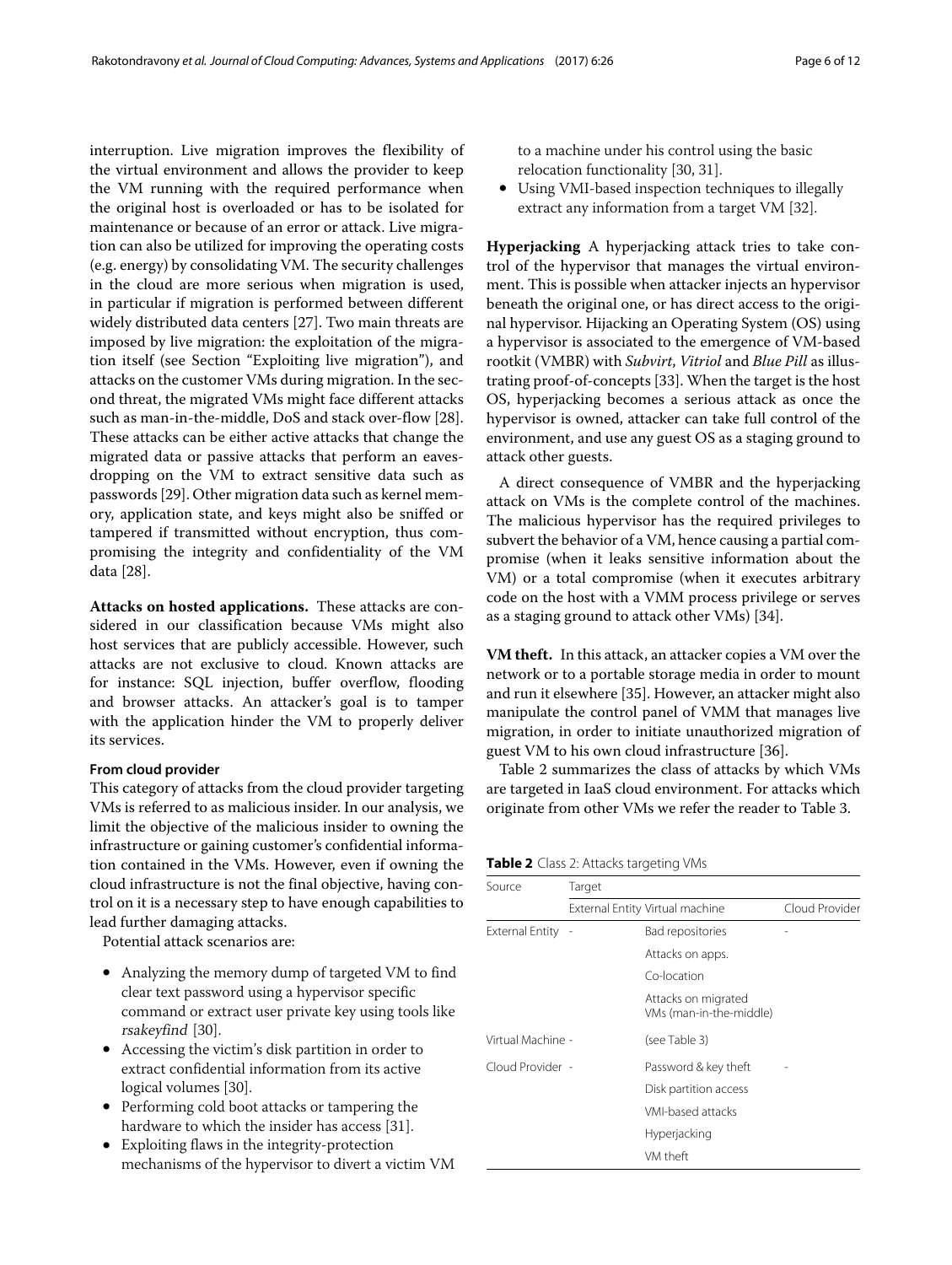| Source                 | Target                 |                                 |                                 |  |  |  |
|------------------------|------------------------|---------------------------------|---------------------------------|--|--|--|
|                        | <b>External Entity</b> | Virtual machine                 | Cloud Provider                  |  |  |  |
| <b>External Entity</b> | $\sim$                 | $\overline{\phantom{a}}$        | $\overline{\phantom{a}}$        |  |  |  |
| Virtual Machine        | <b>Botnet</b>          | Net. spoofing/sniffing          | Attacks on hypervisor           |  |  |  |
|                        | Spaming                | DoS attacks                     | VM escape                       |  |  |  |
|                        | Resource overuse       | Side channel                    | Hypercall attack                |  |  |  |
|                        | Anti-VMI attack        | Exploiting live migration (DoS) | DoS attacks                     |  |  |  |
|                        | Split-personality      |                                 | Exploiting live migration (DoS) |  |  |  |
| Cloud Provider         | $\sim$                 | $\sim$                          | $\sim$                          |  |  |  |

<span id="page-6-0"></span>**Table 3** Class 3: Attacks originating from VMs

#### **VM as attack source**

In this category, we describe the behavior of malware within a VM. In the same way as on a physical host, malware can run in a cloud VM and perform attacks against external entities outside the cloud, such as running a botnet that attacks third parties by DoS attacks, sending spam, trying to exploit other external vulnerabilities. Similarly, the Malware could just excessively use the resources and cause large cost for the owner of the VM. Such attacks are not exclusive to cloud environments. In our analysis, we distinguish three possibilities of malware behavior:

- Malware that attack other (co-located) VMs (inter-VM attacks),
- Malware that attack the hosting hypervisor in the cloud infrastructure.
- Malware that hinder legitimate introspection actions on user's VMs.

# **Inter-VM Attacks**

Inter-VM attacks are launched from one VM to another co-residing VM through shared memory, network connections, and other shared resources without compromising the hypervisor layer. Such attacks are potentially damaging as once a VM in a cluster is compromised, other VMs become more vulnerable [\[37\]](#page-10-36). We highlight the following attacks:

**Virtual network sniffing/spoofing.** In the virtualized environment, the bridge mode, by which VM share a virtual hub to communicate, allows the guests to sniff each others' traffic. The route mode, in which a virtual switch connects each VM, allows malicious VM(s) to perform an Address Resolution Protocol (ARP) cache poisoning to redirect packets to or from other guests [\[38\]](#page-10-37).

**Denial-of-Service attacks.** Inter-VM communication mechanisms targeting high-efficiency by design might sacrifice certain level of security and security requirement,

hence exposing the hosts to inter-Distributed Denial-of-Service (DDoS) attacks that exploit weak authentication mechanisms in the inter-VM communication [\[37\]](#page-10-36). Similarly to DoS attacks, *shared-resource consumption* attacks hinder other customers' VMs and hinder the VM from delivering hosted services.

**Cross-VM side channel attacks.** The isolation between co-residing VMs belonging to different customers is a critical security problem in IaaS. When an attacker succeeds to place his VM in the same host as the victim VM, for example through co-location attack (see Sect. [4\)](#page-4-2), a weak implementation of the isolation mechanisms allows a malicious VM to perform sophisticated side-channel attacks by monitoring the computing resources of the host. To the best of our knowledge, most of the researches about cross-VM side-channel attacks focus on memoryand cache- based side-channels, since memory and cache are shared between VMs on the same host and hold easily accessible run-time data of VMs. The most known attacks are:

• **Prime and Probe attack.** Prime and probe attack operates in three steps. In the Prime phase, the attacker fills a portion of the cache with his data. In the Trigger phase, the attacker waits for the victim to access the memory. In the Probe phase, the attacker measures the time of memory access. If it is higher than a certain threshold, the accessed memory page is not cached anymore. Therefore, a memory page associated with a certain cache line was accessed by the victim (or other VMs). Such attacks have been shown to recover a full 2048 bit

Rivest-Shamir-Adleman (RSA) key in Amazon [\[39\]](#page-10-38).

• **Flush/Reload Attack.** Memory deduplication is a memory utilization optimization technique introduced by Bugnion et al. [\[40\]](#page-10-39). It seeks for memory pages with the same content and merges them to one physical memory page. Merged memory pages are tagged as read-only to prevent one owner from modifying them. If the page needs to be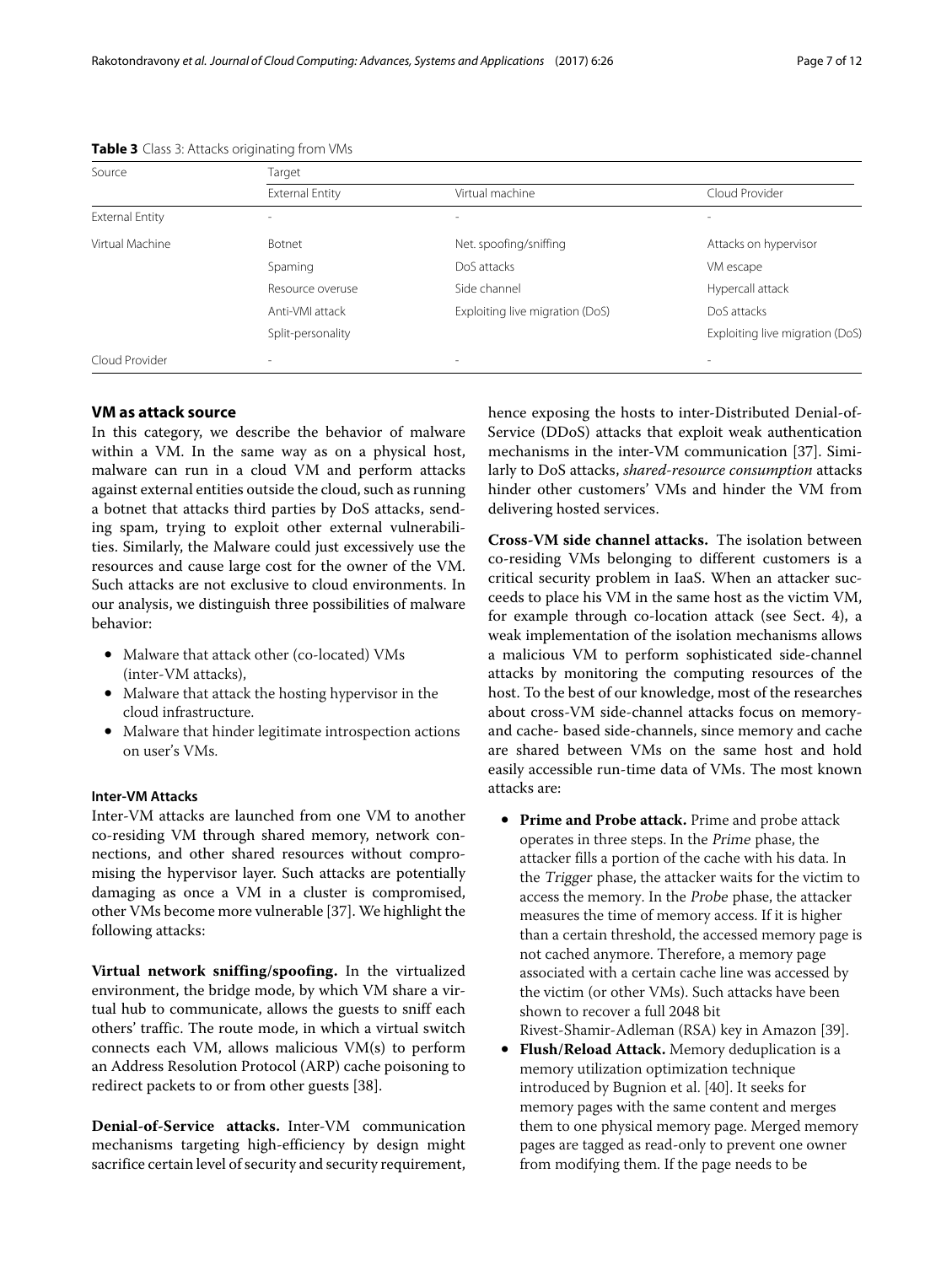modified, its modified version is stored in another memory page called Copy-On-Write (CoW). In a cross-VM scenario, by adding a detection step for running encryptions, a full AES key could be recovered by observing only 30,000 encryptions for the fully asynchronous attack and 10,000 for the semi-asynchronous attack [\[41\]](#page-10-40).

<span id="page-7-1"></span>**Exploiting live migration.** An example of such attacks is forcing the cloud management system to create many migrations, leading to a DoS attack on the VMs and the involved hosts. This can be done for example by varying the resource usages of a malicious VM to trigger live migration [\[42\]](#page-11-0). Another example is using a fake migration to inject a malicious VM into a host to perform VMescape (see Section ["VM-escape"](#page-7-2)) or side-channel attacks against the host and other VMs respectively.

#### **Attacks on the Hypervisor**

In virtualized environments, hypervisors are not safe from malicious VMs: 71.2% of all Xen and 65.8% of all KVM vulnerabilities could be exploited by a guest VM. The study in [\[43\]](#page-11-1) has demonstrated how Xen's memory is hijacked from the Dom0 domain. A CPU testing method has uncovered 117 bugs on the Linux KVM hypervisor, which introduced security vulnerabilities to the VMs, and flaws in Intel virtualization technology that cause an differences in the observable behavior of code running on virtual and bare-metal servers [\[44\]](#page-11-2). In the following, we describe attacks targeting the hypervisor.

<span id="page-7-2"></span>**VM-escape.** VM escape is an exploitation by which a malware running in a VM bypasses the isolation between the host and VMs and interacts directly with the hypervisor. This provides the attacker a root privilege, access to the host OS, and possibly full control over the environment.

For example, *Virtunoid* [\[45\]](#page-11-3) is a functional guest-tohost privilege escalation attack against KVM that exploits the CVE-2011-1751<sup>4</sup> bug. Another example of exploitable vulnerability for VM escape attack is described by the CVE-2008-0923 vulnerability which allows guests in some VMware products to write arbitrary file in the guest OS.

**Hypercall attacks.** Hypercall attacks consist of an intrusion by a malicious guest VM to the VM using welldefined hypercall interfaces and exploiting vulnerabilities in a VMM's hypercall handler [\[46\]](#page-11-4). Such attacks might lead to an alteration of the VMM's functionalities or "host crash", upon the execution of a malicious code with VMM privileges. Recent exploitable vulnerabilities of the Xen hypervisor, enabling hypercall attacks, are detailed in the CVE-2015-7812, CVE-2015-4163, CVE-2015-4164 and CVE-2015-2752 records.

**Denial-of-service (DoS) attack.** In DoS attacks against the hypervisor, attackers aim at utilizing high amount of resources that is enough to considerably degrade the performance of the environment, by leveraging the hypervisor's misconfiguration or design flaws [\[47\]](#page-11-5). One example by Zhou et al. [\[48\]](#page-11-6) consists of manipulating the hypervisor's scheduling mechanisms by a malicious guest to obtain up to 98% of total CPU cycles.

#### **Anti-VMI Attacks**

"VMI is a powerful technique for determining the specific aspects of guest VM execution from outside" [\[49\]](#page-11-7). In IaaS environments, VMI allows a user to run intrusion detection or necessary monitoring actions to keep his VMs secure and running properly. The monitoring tools analyze the kernel data structure of the monitored VM. Hence, a malware injected into a vulnerable guest kernel running in a VM might subvert an introspection tool and its analysis, if it succeeds to effectively manipulate the kernel data structure by adding or removing certain field of the data structure, changing its semantic, or both simultaneously [\[49\]](#page-11-7).

Another method of anti-VMI attacks is **split personality malware**, in which a malware analyzes the environment in which it is running, and when detecting a virtualized environment, it runs only harmless code and behaves in a benign manner escaping detection [\[50\]](#page-11-8).

Table [3](#page-6-0) summarizes the class of malware attacks which originate from a VM and target the different actors of an IaaS cloud.

#### <span id="page-7-0"></span>**Evaluation**

In this section, we consider several aspects of the classified malware attacks that involve VMs. Our objective is to help a (future) user of IaaS to have a general understanding of relevant security aspects and purpose of the attacks threatening his infrastructure, so that adequate VMI-based mitigation mechanisms can be designed.

First, we summarize the different characteristics of the classified attacks in terms of attack complexity, security impact and proposed defense measurements in the literature. Then, we analyze the statistics about the virtualization vulnerabilities exploited by the attacks, reported in publicly disclosed databases, and highlight their evolution in the course of time. Finally, we present the economic impact that attacks had and might have on business processes.

## **Attacks characteristics**

Our classification focuses on attacks which directly involve VMs as source and target. Such attacks can be mitigated using VMI-based mechanisms. In Table [4,](#page-8-0) we summarize the VM attacks by presenting their relevant characteristics which are described as follows: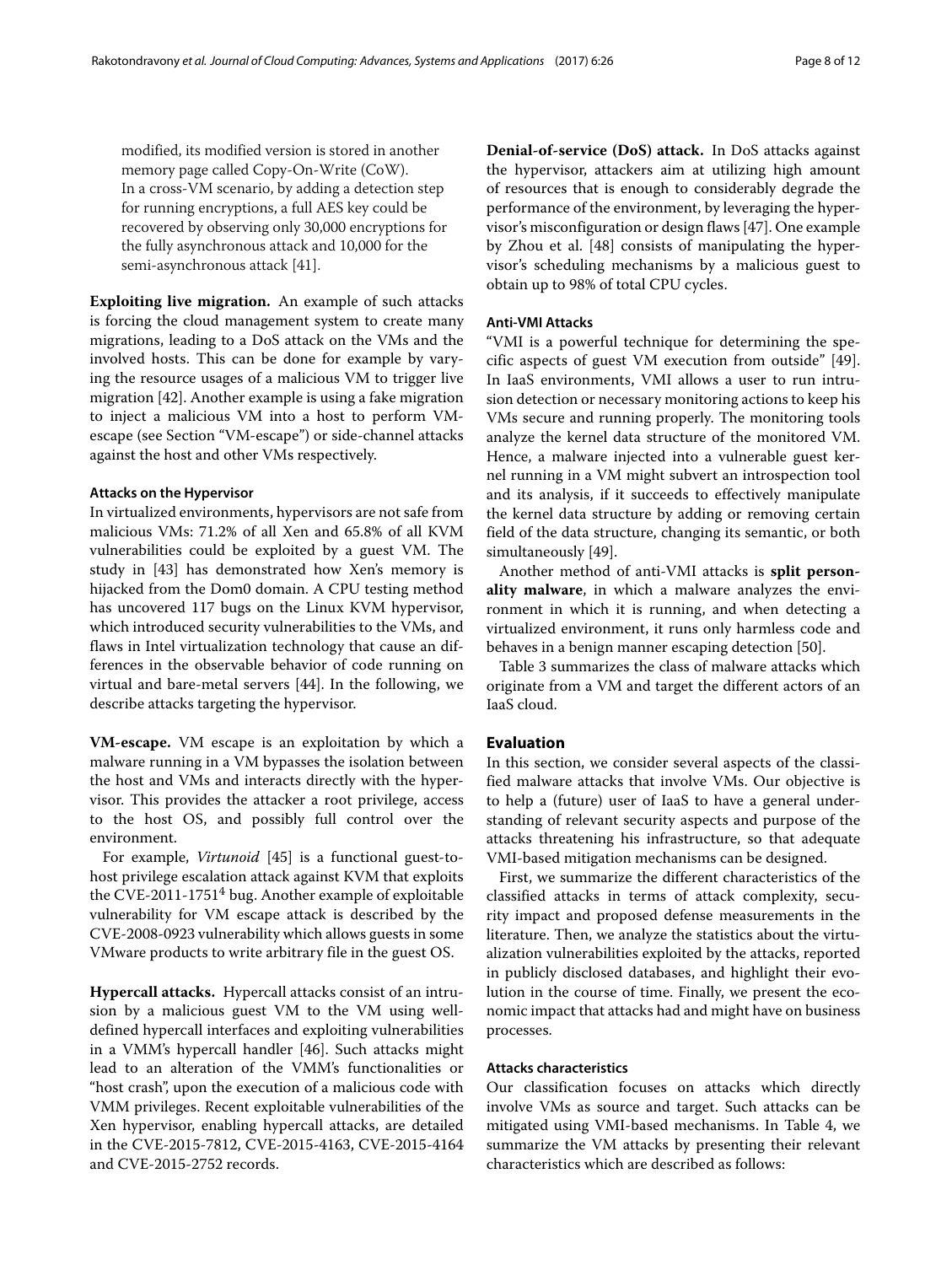<span id="page-8-0"></span>

| Attacks                          | Impact | Detectability               | Countermeasures                                    | Complx.  | Ref.        |
|----------------------------------|--------|-----------------------------|----------------------------------------------------|----------|-------------|
| Network-based                    | C/A    | E: Net. monitoring          | Secure channel (encryption)                        | Low      | [38, 55]    |
| VM-DoS                           | A      | E: Net. monitoring          | QoS management                                     | Low      | $[37]$      |
| Cache side-channels              |        | D: heuristics andcode, RTSC | Static & dynamic page coloring                     | High     | $[56]$      |
| Mem. deduplication side-Channels | C      | D: heuristics andcode, RTSC | Fuzzy timers                                       | High     | [40, 57]    |
| Co-residency detection           | none   | D: Attack specific          | Unresolved problem                                 | Low      | $[24]$      |
| VM Escape                        | C/ A   | Unresolved problem          | Patching, software engineering formal verification | Low/Med. | [45, 46]    |
| Hypervisor-DoS                   | A      | E: Availability monitoring  | Good isolation                                     | Low      | $[58 - 60]$ |
| Hypervisor info. Gain            |        | D/unresolved                | Good isolation                                     | Low      | $[43]$      |
| Anti-VMI Attacks                 | none   | Unresolved problem          | Difficult: Attack specific                         | Medium   | [49, 50]    |

**Table 4** Characterization of the different attacks originating from VMs

- Impact: if upon success of the attacks, an attacker consequently gains information to which he should not have access, executes malicious codes or modifies the legitimate functionalities of the system, or hinders the victim to deliver expected services, then the attacks have a direct impact on confidentiality (C), integrity (I), or availability (A), respectively.
- Detectability: defines the difficulty to detect the attacks, ranging from easy (E) to difficult (D), and the deployed methods to detect the attacks.
- Countermeasures: enumerates existing techniques to mitigate the attacks.
- Complexity: defines the difficulties faced by an attacker when performing the attacks ranging from low, medium to high.
- References: enumerates referenced works that detail the characterized attacks.

Table [4](#page-8-0) describes how the VM attacks are addressed in literature. Major countermeasures deal with attacks by tackling the vulnerabilities in the design or construction of virtualization components such as hypervisors. In Section ["Attacks and Vulnerability Reports"](#page-8-1), we present a statistical analysis of the vulnerabilities in most popular hypervisors.

#### <span id="page-8-1"></span>**Attacks and Vulnerability Reports**

Hypervisor, the key enabler of IaaS cloud virtualization, can also be a single point of failure [\[37\]](#page-10-36). Most damaging threats to a cloud platform take benefits of hypervisor vulnerabilities. In the following, we analyze the vulnerabilities of most popular hypervisors in data centers (Xen, KVM) [\[43\]](#page-11-1) and OpenStack virtualization core components from the perspective of publicly disclosed vulnerabilities. Our directive is as follows:

• To eliminate duplication, we focus on CVE details [\(http://www.cvedetails.com/\)](http://www.cvedetails.com/) in which a unique identifier is assigned to each vulnerability report.

• We considered entries that describe the vulnerabilities exploited by the attacks in our classification.

We consulted a total of 185 reports (Xen (159), KVM (8), OpenStack (18)) associated to our classes of attacks, listed in Section ["Attack classes"](#page-3-2). Among the reports, 12,98% relate to vulnerabilities that allow attacks in *class 1* (attacks outside VMs), 0,54% for the attacks in *class 2* (VM as attack target) and 86,5% for attacks in *class 3* (VM as attack source), see Fig. [2.](#page-3-1)

Most vulnerabilities in hypervisors are exploited to achieve hypervisor DoS attacks, VM-escape and attacks targeting the cloud management. Attacks that target VMs from outside the environment are not proper to cloud infrastructures while inter-VM attacks are not yet sufficiently studied [\[37\]](#page-10-36).

From the considered CVEs, Fig. [3](#page-9-1) shows the proportion of exploited vulnerabilities for DoS attacks over the last six years.

The higher percentage are observed for vulnerabilities arising from the system design which are the most exploited by attackers to realize DoS attacks against the hypervisor. Other attacks that exploit hardware issues or hypercall-handling flaws are harder to perform as they require certain administrator privileges or additional staging steps.

#### **Economic aspect**

IaaS cloud computing offers the possibility of cost saving and optimized and efficient computing, following provider's policies and contracted agreements in which the user only pays for resources that are consumed by his deployed VMs[\[51\]](#page-11-14). However, the security threats by attacks involving the VMs can lead to financial harm and impacts for both the user and provider. In IaaS clouds, DoS and DDoS constitute the most common attacks and "largest threat"[\[51\]](#page-11-14). According to a survey [\[52\]](#page-11-15), these attacks cost to small-to-medium sized organizations an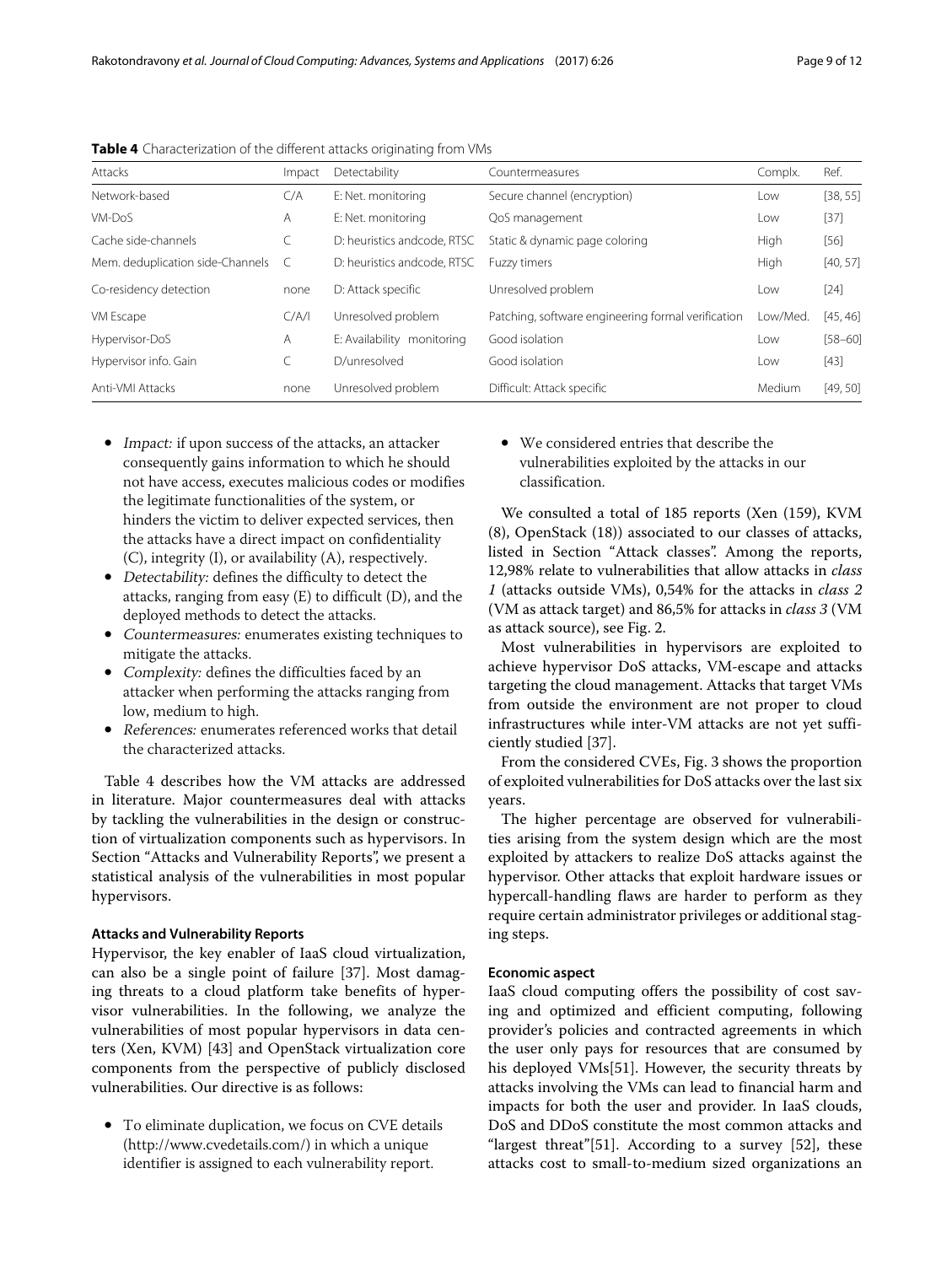

<span id="page-9-1"></span>average of \$52000 per incident, while \$444,000 for larger enterprises. An additional cost to the cloud provider is the penalties negotiated with users, which are due whenever a certain Quality-of-Service (QoS) constraint specified in the SLAs is not fulfilled [\[51\]](#page-11-14).

For the cloud customer, Economic Denial of Sustainability (EDoS) is a type of DoS attacks proper to cloud environments [\[53\]](#page-11-16). It usually takes the form of Fraudulent Resource Consumption (FRC) where the attacker's goal is to cause considerable financial loss to its victim. For example, the victim VM continuously sends requests that consume bandwidth and causes consequent billings to its owner [\[9\]](#page-10-8).

Both the cloud provider and the cloud user should implement cost effective solutions that reduce the risk of security breaches. Cloud providers invest in security measurements including prevention software (e.g., antivirus software) and hardware, and IT security employees to prevent security threats. In case of malware attack, the financial damages to the cloud provider include the cost of working hours for analyzing, repairing and disinfecting the systems and the losses in productivity and revenue [\[54\]](#page-11-17). Furthermore, the long-term damage in the provider's reputation needs to be considered: if the breach is publicly announced it can be a deterrent for future customers.

#### <span id="page-9-0"></span>**Conclusion**

In this paper, we presented a classification of malware attacks in IaaS cloud environments. We defined the cloud scenario in which external entities, the VMs and the cloud provider can be both source and target of attacks. Our approach takes into consideration the origin and target of attacks to distinguish three different classes: attacks that take place outside a VM, attacks targeting VMs and attacks originating from VMs. A common characteristic of attacks in the second and third class is that they can be addressed using adequately deployed VMI-based techniques. Therefore, we added a focus on attacks that directly involve VMs as both source and target of attacks. Our classification supports practitioners at early stage of the design of VMI-based mitigation mechanisms by identifying relevant attacks which threaten their VM or by which it can harm co-located VMs.

A statistical analysis of CVE reports on popular virtualization products highlighted how most vulnerabilities allow attackers to exploit flaws in the product design, especially to achieve DoS attacks which, from economic perspective, remain the most damaging attack and most expensive regarding financial loss for the victim or cloud provider.

#### **Endnotes**

<sup>1</sup> <http://libvmi.com/>

<sup>2</sup> Unless mentioned as malicious adversary, we dot not make a distinction of the external entity as cloud customer or non-customer

<sup>3</sup> [http://www.cvedetails.com/cve/CVE-2015-1842/?q=](http://www.cvedetails.com/cve/CVE-2015-1842/?q=CVE-2015-1842) [CVE-2015-1842](http://www.cvedetails.com/cve/CVE-2015-1842/?q=CVE-2015-1842)

<sup>4</sup> All CVE details are found at [http://www.cvedetails.](http://www.cvedetails.com/) [com/](http://www.cvedetails.com/)

#### **Acknowledgements**

The research leading to these results was supported by the "Bavarian State Ministry of Education, Science and the Arts" as part of the FORSEC research association.

#### **Authors' contributions**

NR coordinated the whole paper and collected results for the evaluation. NR and HR elaborated the classification in Sections ["VM as target of attacks"](#page-4-0), ["Attacks outside of VM"](#page-3-3) and ["Threat model"](#page-2-0) described attacks that take place outside of VM. BT provided the material on VMI based attacks. WM and HM discussed attacks concerning colocation and migration, as well as sidechannel attacks. EW described the economical aspects of the attacks. PX and BK contributed to the CDN attacker model. MP discussed in detail related work concerning threats to cloud computing. All authors contributed to the definition of the thread model, and discussion on related work. All authors read and approved the final manuscript.

#### **Competing interests**

The authors declare that they have no competing interests.

#### **Publisher's Note**

Springer Nature remains neutral with regard to jurisdictional claims in published maps and institutional affiliations.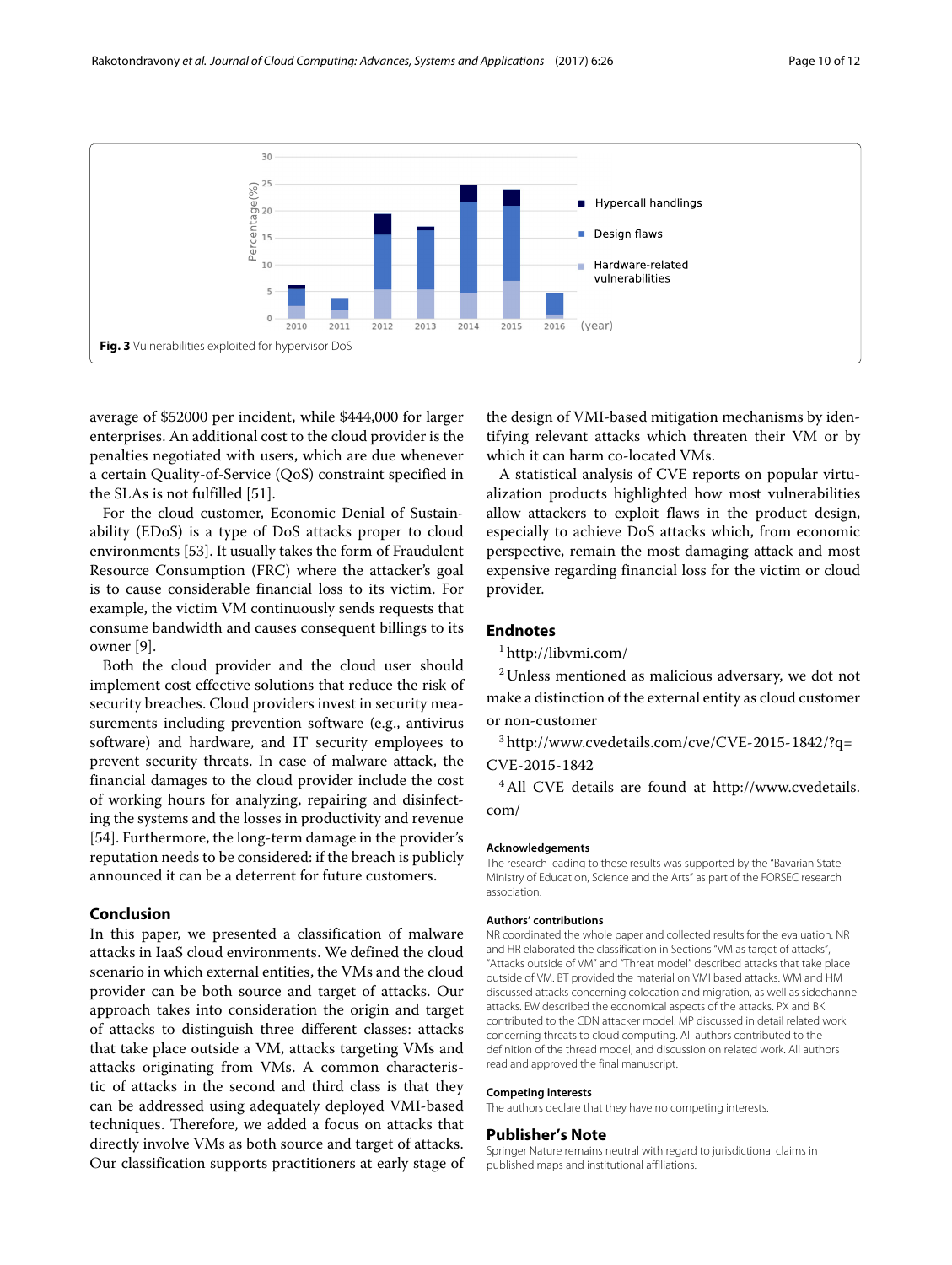#### **Author details**

<sup>1</sup> University of Passau, Passau, Germany. <sup>2</sup> University of Regensburg, Regensburg, Germany. <sup>3</sup>Technische Universität München, München, Germany. 4Fraunhofer AISEC, Garching bei München, Germany.

## Received: 3 March 2017 Accepted: 22 November 2017 Published online: 08 December 2017

#### **References**

- <span id="page-10-0"></span>1. Statista (2016) Global public cloud infrastructure hardware/software spending 2015-2026, by segment (fee based). Online at [http://www.](http://www.statista.com/statistics/507952/worldwide-public-cloud-infrastructure-hardware-and-software-spending-by-segment/) [statista.com/statistics/507952/worldwide-public-cloud-infrastructure](http://www.statista.com/statistics/507952/worldwide-public-cloud-infrastructure-hardware-and-software-spending-by-segment/)[hardware-and-software-spending-by-segment/.](http://www.statista.com/statistics/507952/worldwide-public-cloud-infrastructure-hardware-and-software-spending-by-segment/) Accessed 1 Dec 2017
- <span id="page-10-1"></span>2. AV-Test Institute (2016) Statistics – new malware. Online at [https://www.](https://www.av-test.org/en/statistics/malware/) [av-test.org/en/statistics/malware/.](https://www.av-test.org/en/statistics/malware/) Accessed 1 Dec 2017
- <span id="page-10-2"></span>3. Hashizume K, Rosado DG, Fernández-Medina E, Fernandez EB (2013) An analysis of security issues for cloud computing. J Internet Serv Appl  $4(1):1-13$
- <span id="page-10-3"></span>4. Garfinkel T, Rosenblum M (2003) A Virtual Machine Introspection Based Architecture for Intrusion Detection. In: Proceedings Network and Distributed Systems Security Symposium. The Internet Society, Reston. pp 191–206
- <span id="page-10-4"></span>5. Taubmann B, Rakotondravony N, Reiser HP (2016) Cloudphylactor: Harnessing mandatory access control for virtual machine introspection in cloud data centers. In: International Conference on Trust, Security and Privacy in Computing and Communications, 2016. 15th Annual. IEEE Computer Security, Los Alamitos
- <span id="page-10-5"></span>6. Top Threats Working Group (2013) The notorious nine: cloud computing top threats in 2013. Cloud Secur Alliance. Online at [https://downloads.](https://downloads.cloudsecurityalliance.org/initiatives/top_threats/The_Notorious_Nine_Cloud_Computing_Top_Threats_in_2013.pdf) [cloudsecurityalliance.org/initiatives/top\\_threats/](https://downloads.cloudsecurityalliance.org/initiatives/top_threats/The_Notorious_Nine_Cloud_Computing_Top_Threats_in_2013.pdf) [The\\_Notorious\\_Nine\\_Cloud\\_Computing\\_Top\\_Threats\\_in\\_2013.pdf.](https://downloads.cloudsecurityalliance.org/initiatives/top_threats/The_Notorious_Nine_Cloud_Computing_Top_Threats_in_2013.pdf) Accessed 1 Dec 2017
- <span id="page-10-6"></span>7. Xiao Z, Xiao Y (2013) Security and privacy in cloud computing. IEEE Commun Surv Tutor 15(2):843–859
- <span id="page-10-7"></span>8. Subashini S, Kavitha V (2011) A survey on security issues in service delivery models of cloud computing. J Netw Comput Appl 34(1):1–11
- <span id="page-10-8"></span>9. Fernandes DA, Soares LF, Gomes JV, Freire MM, Inácio PR (2014) Security issues in cloud environments: a survey. Int J Inf Secur 13(2):113–170
- <span id="page-10-9"></span>10. Huang W, Ganjali A, Kim BH, Oh S, Lie D (2015) The state of public infrastructure-as-a-service cloud security. ACM Comput Surv (CSUR) 47(4):1:68–68:31
- <span id="page-10-10"></span>11. Modi C, Patel D, Borisaniya B, Patel A, Rajarajan M (2013) A survey on security issues and solutions at different layers of cloud computing. J Supercomput 63(2):561–592
- <span id="page-10-11"></span>12. Khalil IM, Khreishah A, Azeem M (2014) Cloud computing security: A survey. Computers 3(1):1–35
- <span id="page-10-12"></span>13. Ardagna CA, Asal R, Damiani E, Vu QH (2015) From security to assurance in the cloud: A survey. ACM Comput Surv 48(1):2:1–2:50
- <span id="page-10-13"></span>14. Baek Hw, Srivastava A, Merwe JVd (2014) Cloudvmi: Virtual machine introspection as a cloud service. In: 2014 IEEE International Conference on Cloud Engineering. IEEE Computer Society, Washington. pp 153–158
- <span id="page-10-14"></span>15. Zach J, Reiser HP (2015) Livecloudinspector: Towards integrated IaaS forensics in the cloud. In: IFIP International Conference on Distributed Applications and Interoperable Systems. Springer, New York. pp 207–220
- <span id="page-10-15"></span>16. Wueest C, Barcena MB, O'Brien L (2015) White paper: Mistakes in the IaaS cloud could put your data at risk. Technical report, Symantec
- <span id="page-10-16"></span>17. Jianjun Chen HD, Zheng X, Liang J, Jiang J, Li K, Wan T, Paxson V (2016) Forwarding loop attacks in content delivery networks (CDN). In: NDSS2016. Citeseer. The Internet Society, Reston
- <span id="page-10-17"></span>18. Top Threats Working Group (2016) The Treacherous 12: Cloud Computing Top Threats in 2016. Cloud Security Alliance. online at [https://](https://downloads.cloudsecurityalliance.org/assets/research/topthreats/Treacherous12_CloudComputing_TopThreats.pdf) [downloads.cloudsecurityalliance.org/assets/research/topthreats/](https://downloads.cloudsecurityalliance.org/assets/research/topthreats/Treacherous12_CloudComputing_TopThreats.pdf) [Treacherous12\\_CloudComputing\\_TopThreats.pdf.](https://downloads.cloudsecurityalliance.org/assets/research/topthreats/Treacherous12_CloudComputing_TopThreats.pdf) Accessed 1 Dec 2017
- <span id="page-10-18"></span>19. Somorovsky J, Heiderich M, Jensen M, Schwenk J, Gruschka N, Lo Iacono L (2011) All your clouds are belong to us: security analysis of cloud management interfaces. In: Proceedings of the 3rd ACM workshop on Cloud computing security workshop. ACM, New York. pp 3–14
- <span id="page-10-19"></span>20. Cappelli DM, Trzeciak RF (2009) Best practices for mitigating insider threat: Lessons learned from 250 cases. In: RSA Conference. Springer, New York
- <span id="page-10-20"></span>21. Luna J, Ghani H, Vateva T, Suri N (2012) Quantitative assessment of cloud security level agreements: A case study. In: Proc. of Security and Cryptography. pp 64–73
- <span id="page-10-21"></span>22. Al Morsy M, Grundy J, Müller I (2010) An analysis of the cloud computing security problem. In: Proceedings of APSEC 2010 Cloud Workshop, Sydney, Australia, 30th Nov, x
- <span id="page-10-22"></span>23. Liao X, Alrwais S, Yuan K, Xing L, Wang X, Hao S, Beyah R (2016) Lurking malice in the cloud: Understanding and detecting cloud repository as a malicious service. In: Proceedings of the 2016 ACM SIGSAC Conference on Computer and Communications Security. ACM, New York. pp 1541–1552
- <span id="page-10-23"></span>24. Ristenpart T, Tromer E, Shacham H, Savage S (2009) Hey, you, get off of my cloud: Exploring information leakage in third-party compute clouds. In: Proceedings of the 16th ACM Conference on Computer and Communications Security, CCS '09. ACM, New York. pp 199–212
- <span id="page-10-24"></span>25. Inci MS, Gulmezoglu B, Eisenbarth T, Sunar B (2016) Co-location detection on the cloud Cryptology ePrint Archive, Report 2016/284
- <span id="page-10-25"></span>26. Hlavacs H, Treutner T, Gelas J-P, Lefevre L, Orgerie A-C (2011) Energy consumption side-channel attack at virtual machines in a cloud. In: Dependable, Autonomic and Secure Computing (DASC), 2011 IEEE Ninth International Conference on. IEEE Computer Society, Washington. pp 605–612
- <span id="page-10-26"></span>27. Bin Sulaiman N, Masuda H (2014) Evaluation of a secure live migration of virtual machines using ipsec implementation. In: Advanced Applied Informatics (IIAIAAI), 2014 IIAI 3rd International Conference on. IEEE Computer Society, Los Alamitos. pp 687–693
- <span id="page-10-27"></span>28. Aiash M, Mapp G, Gemikonakli O (2014) Secure live virtual machines migration: Issues and solutions. In: Advanced Information Networking and Applications Workshops (WAINA), 2014 28th International Conference on. IEEE Computer Society, Los Alamitos. pp 160–165
- <span id="page-10-28"></span>29. Anala M, Shetty J, Shobha G (2013) A framework for secure live migration of virtual machines. In: Advances in Computing, Communications and Informatics (ICACCI), 2013 International Conference on. IEEE, Piscataway. pp 243–248
- <span id="page-10-29"></span>30. Rocha F, Correia M (2011) Lucy in the sky without diamonds: Stealing confidential data in the cloud. In: 2011 IEEE/IFIP 41st International Conference on Dependable Systems and Networks Workshops (DSN-W). IEEE, Los Alamitos. pp 129–134
- <span id="page-10-30"></span>31. Santos N, Gummadi KP, Rodrigues R (2009) Towards trusted cloud computing. HotCloud 1:9
- <span id="page-10-31"></span>32. Jain B, Baig MB, Zhang D, Porter DE, Sion R (2014) SoK: Introspections on trust and the semantic gap. In: 2014 IEEE Symposium on Security and Privacy. IEEE Computer Society, Los Alamitos. pp 605–620
- <span id="page-10-32"></span>33. Carbone M, Zamboni D, Lee W (2008) Taming virtualization. IEEE Secur Priv 6(1):65–67
- <span id="page-10-33"></span>34. Ormandy T An Empirical Study into the Security Exposure to Hosts of Hostile Virtualized. Online at [http://taviso.decsystem.org/virtsec.pdf.](http://taviso.decsystem.org/virtsec.pdf) Accessed 1 Dec 2017
- <span id="page-10-34"></span>35. Garfinkel T, Rosenblum M (2005) When virtual is harder than real: Security challenges in virtual machine based computing environments. In: HotOS. USENIX Association, Berkeley
- <span id="page-10-35"></span>36. Oberheide J, Cooke E, Jahanian F (2008) Empirical exploitation of live virtual machine migration. In: Proc. of BlackHat DC convention. The Pennsylvania State University, Citeseer
- <span id="page-10-36"></span>37. Zhang S (2013) Deep-diving into an easily-overlooked threat: Inter-vm attacks Whitepaper, provided by Kansas State University, TechRepublic/US2012
- <span id="page-10-37"></span>38. Wu H, Ding Y, Winer C, Yao L (2010) Network security for virtual machine in cloud computing. In: Computer Sciences and Convergence Information Technology (ICCIT), 2010 5th International Conference on. IEEE, Los Alamitos. pp 18–21
- <span id="page-10-38"></span>39. Inci MS, Gulmezoglu B, Irazoqui G, Eisenbarth T, Sunar B (2015) Seriously, get off my cloud! cross-VM RSA key recovery in a public cloud. Technical report, IACR Cryptology ePrint Archive
- <span id="page-10-39"></span>40. Bugnion E, Devine S, Govil K, Rosenblum M (1997) Disco: Running commodity operating systems on scalable multiprocessors. ACM Trans Comput Syst 15(4):412–447
- <span id="page-10-40"></span>41. Gülmezoğlu B, İnci MS, Irazoqui G, Eisenbarth T, Sunar B (2015) A faster and more realistic flush+reload attack on AES. In: Constructive Side-Channel Analysis and Secure Design: 6th International Workshop, COSADE. Springer, New York. pp 111–126